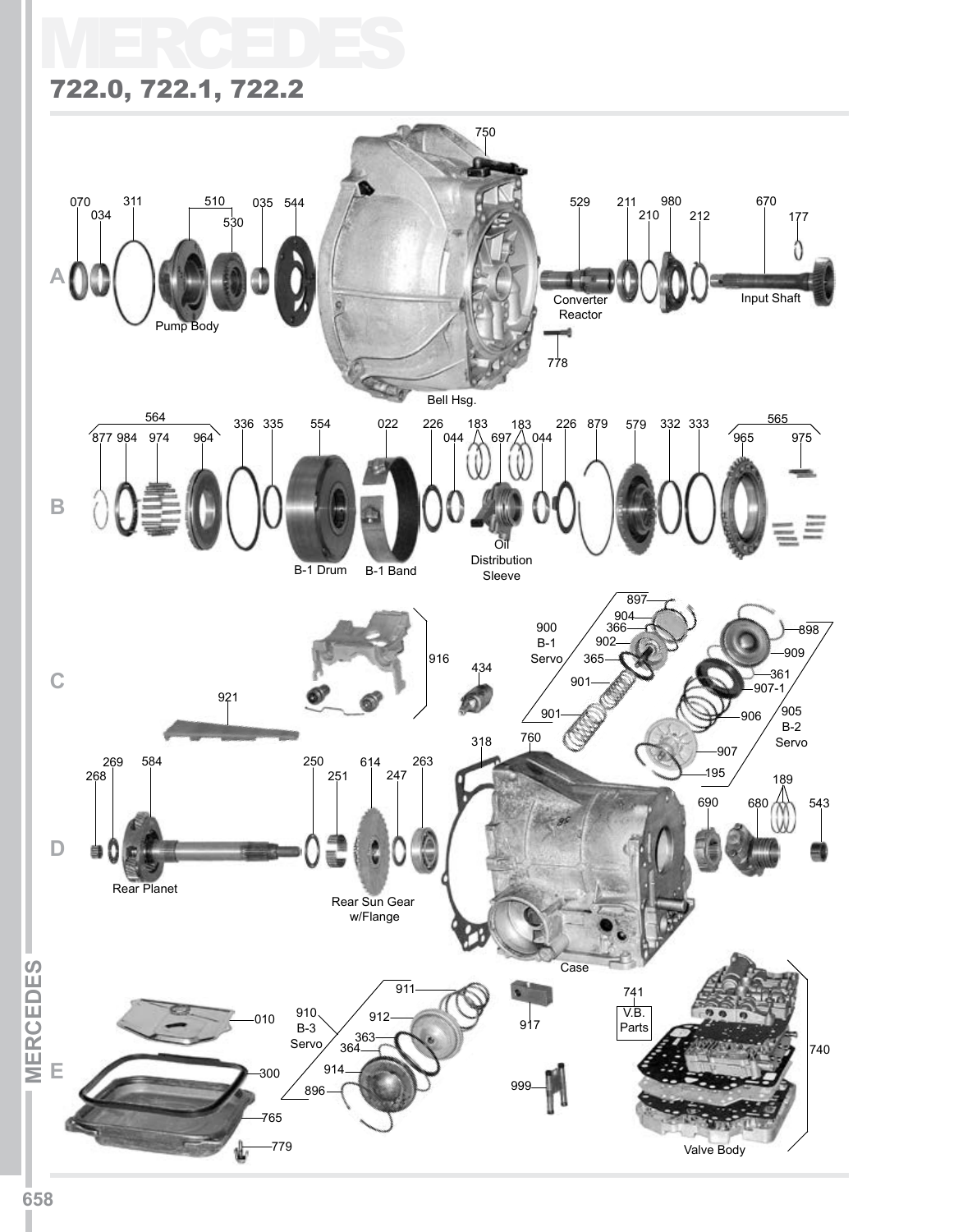# MERCEDES 722.0, 722.1, 722.2

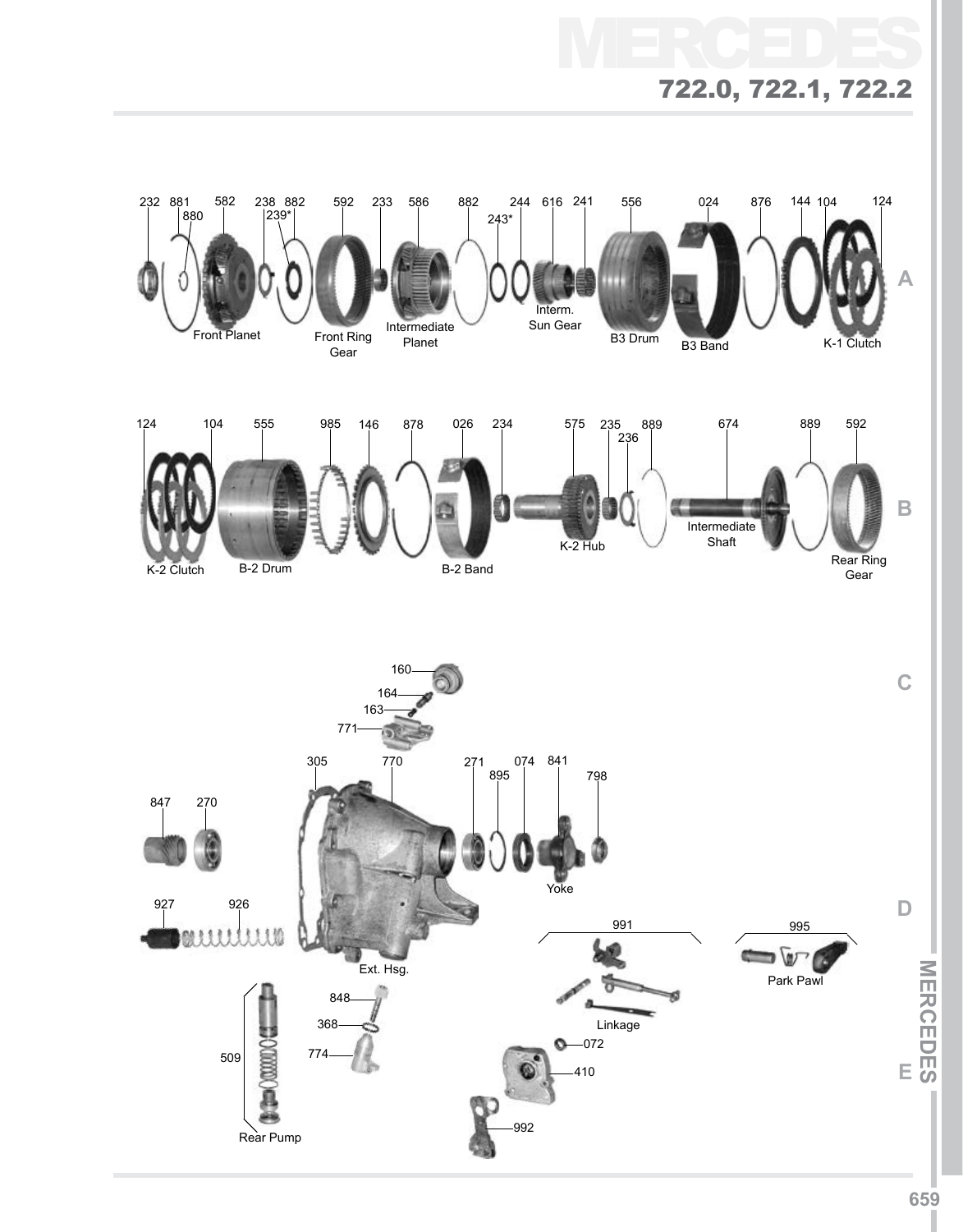| ILL#                            | Part# |                                                            | QTY | REF# |
|---------------------------------|-------|------------------------------------------------------------|-----|------|
|                                 |       | <b>OVERHAUL KITS</b>                                       |     |      |
|                                 |       |                                                            |     |      |
|                                 |       |                                                            |     |      |
|                                 |       | <b>MASTER L/STEEL KITS</b>                                 |     |      |
|                                 |       |                                                            |     |      |
|                                 |       | <b>MASTER W/STEELS KITS</b>                                |     |      |
|                                 |       |                                                            |     |      |
|                                 |       |                                                            |     |      |
|                                 |       | <b>FILTERS</b>                                             |     |      |
|                                 |       |                                                            |     |      |
|                                 |       |                                                            |     |      |
|                                 |       |                                                            |     |      |
|                                 |       |                                                            |     |      |
|                                 |       | <b>BANDS</b>                                               |     |      |
|                                 |       |                                                            |     |      |
|                                 |       |                                                            |     |      |
|                                 |       |                                                            |     |      |
|                                 |       |                                                            |     |      |
|                                 |       |                                                            |     |      |
|                                 |       |                                                            |     |      |
|                                 |       |                                                            |     |      |
|                                 |       |                                                            |     |      |
|                                 |       |                                                            |     |      |
|                                 |       |                                                            |     |      |
|                                 |       |                                                            |     |      |
|                                 |       |                                                            |     |      |
|                                 |       |                                                            |     |      |
|                                 |       |                                                            |     |      |
|                                 |       |                                                            |     |      |
|                                 |       |                                                            |     |      |
|                                 |       |                                                            |     |      |
|                                 |       |                                                            |     |      |
|                                 |       |                                                            |     |      |
|                                 |       |                                                            |     |      |
|                                 |       | <b>BUSHINGS</b>                                            |     |      |
|                                 |       |                                                            |     |      |
|                                 |       |                                                            |     |      |
|                                 |       |                                                            |     |      |
|                                 |       |                                                            |     |      |
|                                 |       |                                                            |     |      |
|                                 |       | <b>METAL CLAD SEALS</b>                                    |     |      |
|                                 |       |                                                            |     |      |
|                                 |       |                                                            |     |      |
| 072.                            |       | 68153  Seal, 722.0 / 722.1 / 722.2, Linkage Shaft 1970-83. |     |      |
|                                 |       |                                                            |     |      |
|                                 |       | <b>FRICTIONS</b>                                           |     |      |
|                                 |       |                                                            |     |      |
|                                 |       |                                                            |     |      |
|                                 |       |                                                            |     |      |
|                                 |       |                                                            |     |      |
|                                 |       | <b>STEELS</b>                                              |     |      |
|                                 |       |                                                            |     |      |
|                                 |       |                                                            |     |      |
|                                 |       |                                                            |     |      |
|                                 |       |                                                            |     |      |
|                                 |       | <b>PRESSURE PLATES</b>                                     |     |      |
| ၯ<br>ш<br>▭<br>囸<br>$\mathbf C$ |       |                                                            |     |      |
| ≃                               |       |                                                            |     |      |
| щ                               |       |                                                            |     |      |
|                                 |       | <b>MODULATORS</b>                                          |     |      |
|                                 |       |                                                            |     |      |
| Ξ                               |       |                                                            |     |      |
|                                 |       |                                                            |     |      |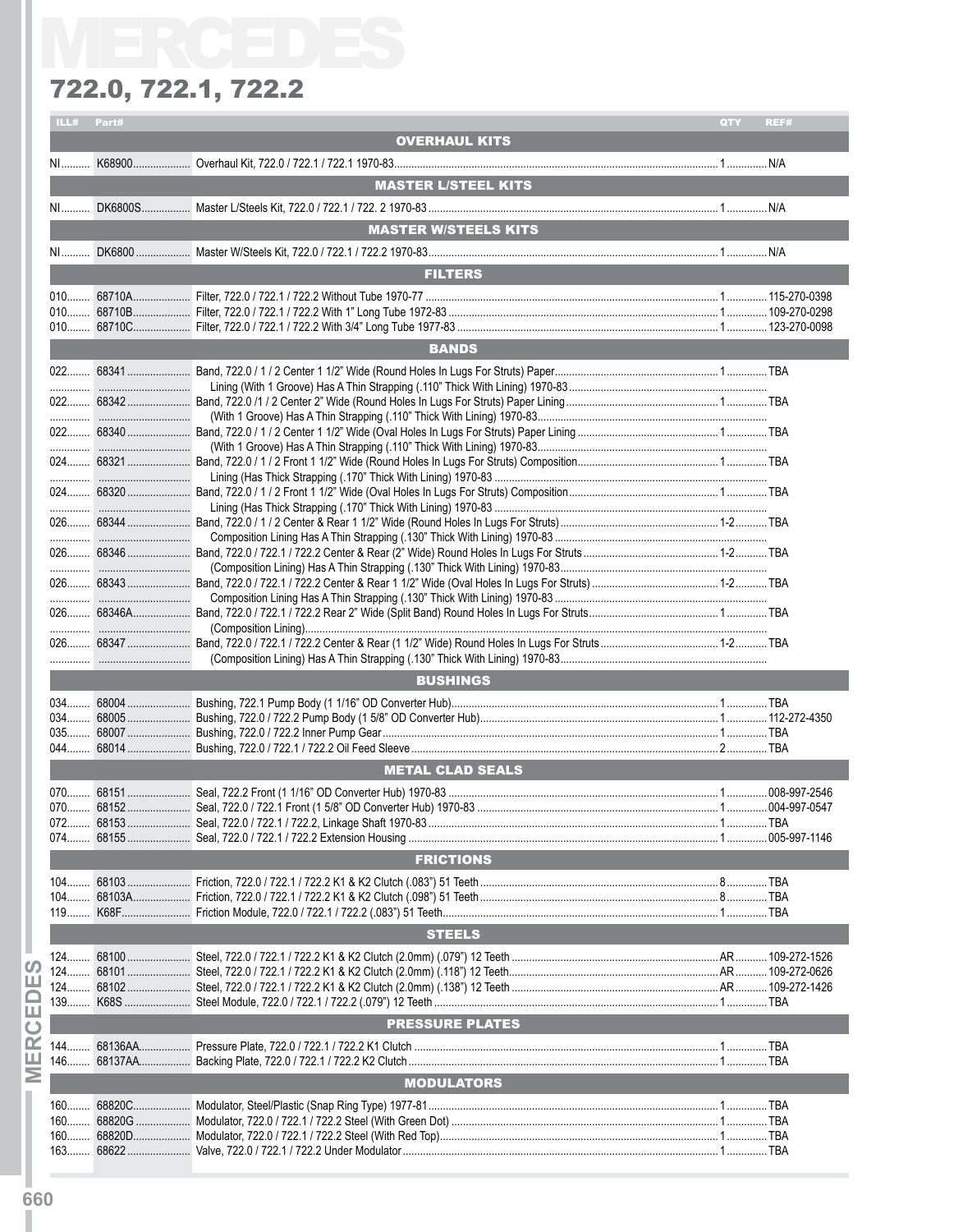| ILL# Part# |                      |                                        | QTY | REF# |
|------------|----------------------|----------------------------------------|-----|------|
|            |                      |                                        |     |      |
|            |                      | <b>SEALING RINGS</b>                   |     |      |
|            |                      |                                        |     |      |
|            |                      |                                        |     |      |
|            |                      | <b>WASHERS &amp; BEARINGS</b>          |     |      |
| $210$      |                      |                                        |     |      |
| $211$      |                      |                                        |     |      |
|            |                      |                                        |     |      |
|            |                      |                                        |     |      |
| 232        |                      |                                        |     |      |
| 232        |                      |                                        |     |      |
|            |                      |                                        |     |      |
|            |                      |                                        |     |      |
| 235        |                      |                                        |     |      |
|            |                      |                                        |     |      |
| 238        |                      |                                        |     |      |
|            |                      |                                        |     |      |
| 241        |                      |                                        |     |      |
| 241        |                      |                                        |     |      |
|            |                      |                                        |     |      |
|            |                      |                                        |     |      |
|            |                      |                                        |     |      |
|            |                      |                                        |     |      |
|            |                      |                                        |     |      |
|            |                      |                                        |     |      |
|            |                      |                                        |     |      |
|            |                      |                                        |     |      |
|            |                      |                                        |     |      |
| 269        |                      |                                        |     |      |
|            |                      |                                        |     |      |
|            |                      |                                        |     |      |
|            |                      | <b>GASKETS &amp; RUBBER COMPONENTS</b> |     |      |
| $300$      |                      |                                        |     |      |
|            |                      | <b>TECHNICAL MANUALS</b>               |     |      |
|            |                      |                                        |     |      |
|            |                      |                                        |     |      |
|            |                      | <b>ELECTRICAL COMPONENTS</b>           |     |      |
|            |                      |                                        |     |      |
|            |                      |                                        |     |      |
|            |                      | <b>PUMPS &amp; PUMP COMPONENTS</b>     |     |      |
|            | 509 68707A           |                                        |     |      |
|            | 509 68707            |                                        |     |      |
|            | 510 68912            |                                        |     |      |
| 510        | 68912A               |                                        |     |      |
| 510        | 68912AA              |                                        |     |      |
|            | 529 68918            |                                        |     |      |
|            | 529 68919            |                                        |     |      |
|            |                      |                                        |     |      |
|            | 544 68811            |                                        |     |      |
|            |                      |                                        |     |      |
|            |                      | <b>DRUMS &amp; CLUTCH HUBS</b>         |     |      |
|            |                      |                                        |     |      |
|            | 554 68716            |                                        |     |      |
| 554        | 68716A<br>555 68733A |                                        |     |      |
|            | 555 68733            |                                        |     |      |
|            | 555 68733AA          |                                        |     |      |
| 556        | 68730                |                                        |     |      |
| 556        | 68730A               |                                        |     |      |
|            |                      |                                        |     |      |
| $565$      | K68764               |                                        |     |      |

- MERCEDES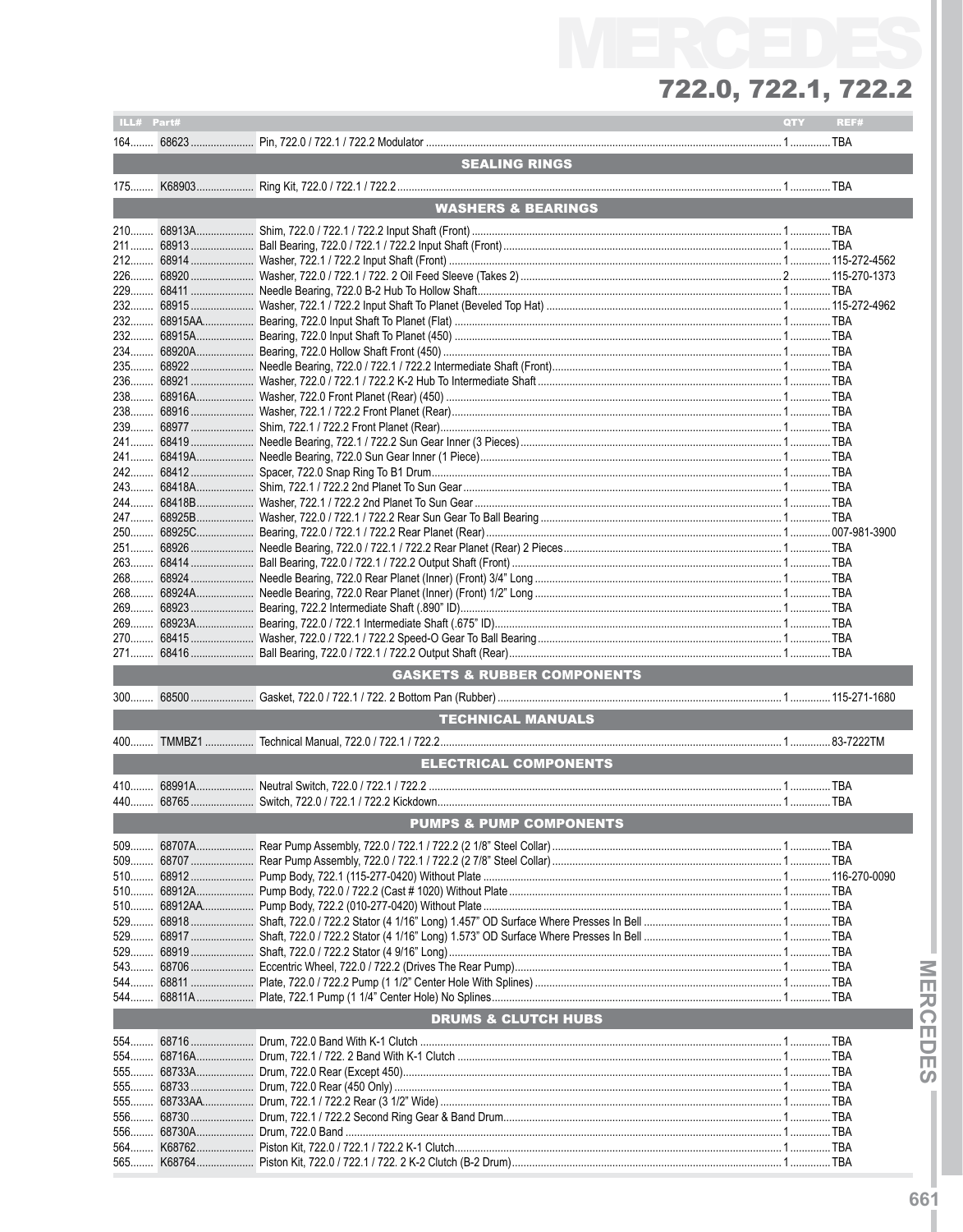|              | ILL# Part# |                                            | QTY<br>REF# |
|--------------|------------|--------------------------------------------|-------------|
|              |            |                                            |             |
|              |            |                                            |             |
|              |            |                                            |             |
|              |            |                                            |             |
|              |            |                                            |             |
|              |            | PLANETS, RING GEARS & SUN GEARS            |             |
|              |            |                                            |             |
|              |            |                                            |             |
|              |            |                                            |             |
|              |            |                                            |             |
|              |            |                                            |             |
|              |            |                                            |             |
|              |            |                                            |             |
|              |            |                                            |             |
|              |            |                                            |             |
|              |            |                                            |             |
|              |            |                                            |             |
|              |            |                                            |             |
|              |            |                                            |             |
|              |            |                                            |             |
|              |            | SPRAGS & ONE WAY CLUTCHES                  |             |
|              |            |                                            |             |
|              |            | <b>SHAFTS</b>                              |             |
|              |            |                                            |             |
|              |            |                                            |             |
|              |            |                                            |             |
|              |            |                                            |             |
|              |            |                                            |             |
|              |            |                                            |             |
|              |            |                                            |             |
|              |            |                                            |             |
|              |            |                                            |             |
|              |            |                                            |             |
|              |            | <b>VALVE BODIES</b>                        |             |
|              |            |                                            |             |
|              |            |                                            |             |
|              |            |                                            |             |
|              |            |                                            |             |
|              |            |                                            |             |
|              |            | <b>HOUSINGS, CASES &amp; PANS</b>          |             |
|              |            |                                            |             |
| 750          |            |                                            |             |
|              |            |                                            |             |
| 750          |            |                                            |             |
|              |            |                                            |             |
|              |            |                                            |             |
|              |            |                                            |             |
|              |            |                                            |             |
|              |            |                                            |             |
|              |            |                                            |             |
|              |            |                                            |             |
|              |            |                                            |             |
| ш            |            |                                            |             |
| ш            |            | <b>SERVOS, PISTONS &amp; MISCELLANEOUS</b> |             |
| ല<br>$900$   |            |                                            |             |
| œ<br>901     |            |                                            |             |
| $902$<br>ш   |            |                                            |             |
| $904$        |            |                                            |             |
| $905$        |            |                                            |             |
| 906          |            |                                            |             |
| 907          |            |                                            |             |
| $909$<br>910 |            |                                            |             |
|              |            |                                            |             |